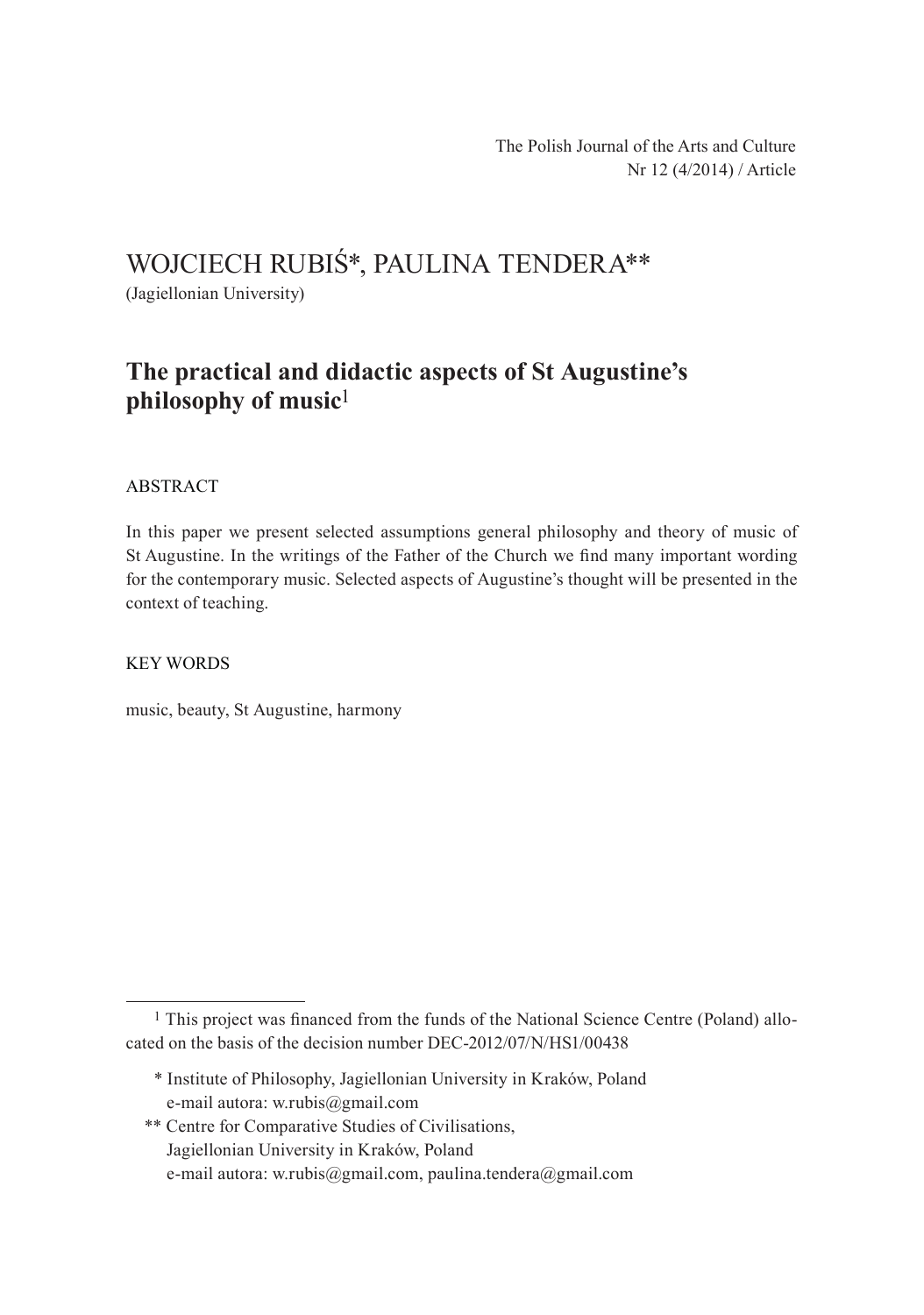*How did I weep, in Thy Hymns and Canticles, touched to the quick by the voices of Thy sweet‑attuned Church! The voices flowed into mine ears, and the Truth distilled into my heart, whence the affections of my devotion overflowed, and tears ran down, and happy was I therein.*2

### **INTRODUCTION**

This article presents the fundamental practical and didactic aspects emerging from St Augustine's theoretical and philosophical reflections on music. The first section of the article contains a brief discussion of the assumptions of two ancient philosophical traditions which inspired Augustine's creation of his philosophy of music: Pythagorean and Platonic. This part lays out the methodological framework for Augustine's considerations. The second section points out the specific elements in Augustine's teachings where such inspirations are clearly visible; hence, this is the theoretical part. The third section of the paper, dedicated to the practical implementation of Augustine's views, elaborates on such issues (which will have been mentioned previously) as the implementation of the distinction between audible and inaudible music; the errors stemming from the incorrect understanding of the structure of a musical piece and of the notion of music itself; the role of the senses in the process of cognition of God; and, finally, music as a way to achieve salvation. The final section of the paper contains conclusions.

### The philosophical background for St Augustine's approach to aesthetics

St Augustine's influence on the medieval and even on the modern understanding of music was determined not only by the undeniably substantial worth of his remarks on the subject, but also by the historical circumstances following Augustine's death, and not necessarily those well known to the general public. Since the philosopher was active immediately after the period sometimes called the *dark‑ est chapter in music research*, 3 he had a great deal of freedom as regards expres-

<sup>2</sup> St Augustine, *The Confessions of Saint Augustine*, trans. E. Bouverie Pusey, Arc Manor, Rockville, Maryland 2008, p. 119.

<sup>3</sup> This is how Carl J. Perl and Alan Kriegsman label the first four centuries of Christian rule in: *Augustine and Music: On the Occasion of the 1600th Anniversary of the Saint*, "The Musical Quarterly", Oct. 1955, Vol. 41, No 4, p. 497.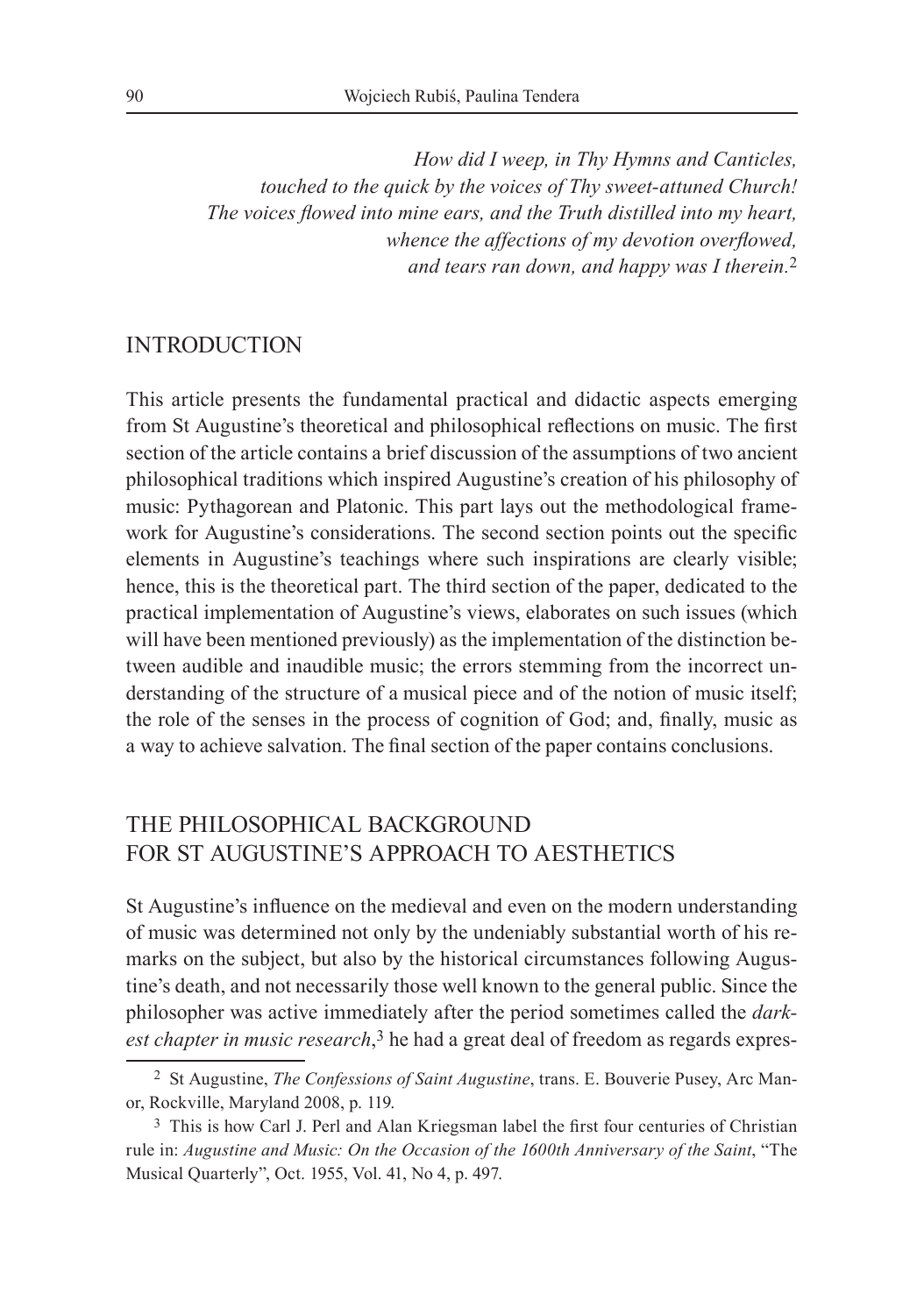sion of views concerning art and its relation to man and God. On one hand, he was not restricted by Church doctrines (which had not yet come into existence); the only authority was Holy Scripture. On the other hand, new forms of artistic expression which were supposed to represent Christianity demanded study and standardisation.4

In his writing on the structure and theory of a musical work, Augustine clearly manifests his inspiration by two ancient philosophical traditions. The first entailed Pythagoreanism and its reflections on the general theory of music; the second was Platonism, with its views pertaining to musical works expressed in the dialogue *The Republic*, 5 which were ultimately those passed on by the Neoplatonists. Augustine combined both types of philosophy of music. First, he adopted the Pythagorean ontology, with its conviction that music is an expression of a number – the principle of the world order. The Pythagoreans were not aware of the existence of wave phenomena; they did not know what music actually was in physical terms; but they were able to use objective and universal categories such as proportions which helped to accurately organise and describe music. Even though advanced music performed by talented musicians came into existence in the fourth and fifth centuries bc, when the Pythagorean philosophy was enoying great proliferation, the Pythagoreans did not create any theories pertaining to any particular musical cultures. They did, however, create a universalist aesthetic theory on harmony, order and proportions, known in subsequent ages as the Great Theory of Beauty.6

The other concept which inspired Augustine was the aforementioned Platonic concept of music expressed in the pages of *The Republic.* In his considerations on the perfect political system, Plato spoke categorically about music, mentioning both sublime melodies (the Ionian mode) and melodies fostering wild frolics and Dionysian intoxication (the Phrygian mode). The philosopher noted the crucial influence of music on the emotions of the listener and did not, by any means, underestimate its value; however, the conclusions drawn from his remarks are enor-

<sup>4</sup> Cf. K. Mayer‑Bear, *Psychologic and Ontologic Ideas in Augustine's de Musica*, "The Journal of Aesthetics and Art Criticism", Mar. 1953, Vol. 11, No 3, p. 224.

<sup>5</sup> Cf. Plato, *Państwo* [Polish translation of Plato's *The Republic*], trans. W. Witwicki, Kęty 2003, pp. 21-24, 41-42, 67, 109-110, 125-129, 152-157.

<sup>6</sup> Cf. W. Tatarkiewicz, *Dzieje sześciu pojęć*, Warsaw 1975 (in this work the notion of the Great Theory of Beauty is a recurring one, especially in the chapters entitled: 'Sztuka: dzieje pojęcia', 'Piękno: dzieje pojęcia', pp. 21–54 and 89–132); cf. English translation: W. Tatarkiewicz, *A History of Six Ideas: An Essay in Aesthetics*, especially in the chapters entitled: *Art: History of the concept* and *Beauty: History of the concept*, Springer; reprint of the original 1st (1980) edition (4 October 2013).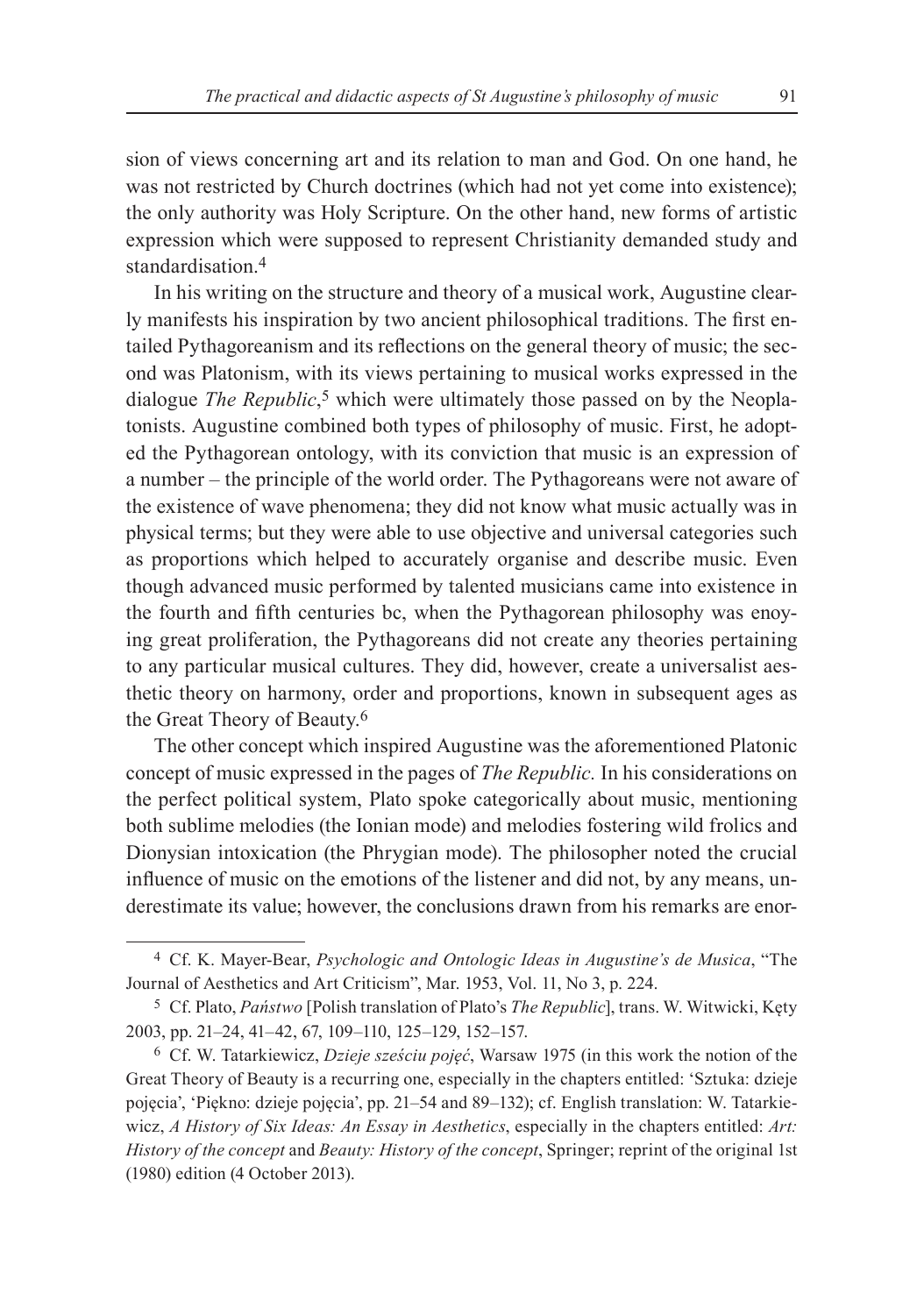mously restrictive: music with an inappropriate influence on the senses cannot be created in his republic. Plato discussed new and deeper aspects of music, drawing in his considerations on cultural, anthropological and axiological conventions. According to Plato, music influences mental states and emotions, is a language in itself, and possesses an educational aspect.

Plato linked music with social and public life; hence he also evaluated it in terms of its usefulness for religious ceremonies. Appropriate music should accompany religious and national celebrations and foster individual development. The consequence of the intentional appropriation of musical works was a suitable division of tones and instruments and the development of specific musical forms. Plato, and later Augustine, believed that music could shape the human soul, both with its flaws (for those coming into contact with disharmonious music) and its virtues (for those listening to harmonious and properly tuned music). Plato maintained in this case a clear and consistent ethical rigorism, an effect of which was that the main determinants for the creation of music were not to be aesthetic categories or taste, but almost exclusively educational and pedagogical categories, which were, of course, perpetuated by the traditionally Pythagorean understanding of music.

When it comes to the Pythagoreans, the most crucial and fundamental statement, for Augustine and for the entire aesthetic tradition, is that the world is constructed in a mathematical way. The Pythagoreans emphasised the meaning of mathematics in acoustics, describing sounds as harmonious (corresponding to simple numerical ratios, e.g. 1:2 in an octave, 2:3 in a quint<sup>7</sup>), or disharmonious, arranged against the established mathematical relationships. Harmoniousness was understood as attuning the work to the universe; hence it was a positive value and meant union, agreement, coordination and beauty. It is worth noting that harmony was understood as the beauty of the coordination of movements, but not as the beauty of the entirety of the work; rather, it was considered a value and trait of a quantitative, not qualitative, character.8 The Greeks left behind many insights connected with the mathematical construction of the Word, which

<sup>7</sup> Cf. E. Stróżecka, *Między matematyką, muzyką i filozofią*, [in:] *Teksty Konferencji MathPAD 2012*, UMK, Toruń, 22‒25 August 2012, pp. 2‒9; cf. C. Sachs, *Muzyka w świe‑ cie starożytnym*, PWN, Warszawa 1981, and a popular science paper by J. Włodarczyk, *Czy wszechświat śpiewa?*, [online], http://www.wiw.pl/astronomia/eseje/historia/spiew/c1.asp [30.05.2014].

<sup>8</sup> The first change in this domain was brought about by Plotinus, who did not, however, break the rule of the mathematical theory of beauty, but offered a valuable and competitive theory of beauty based on the category of unity. Plotinus's idea of beauty later became an inherent part of the Neoplatonist and Christian philosophical traditions.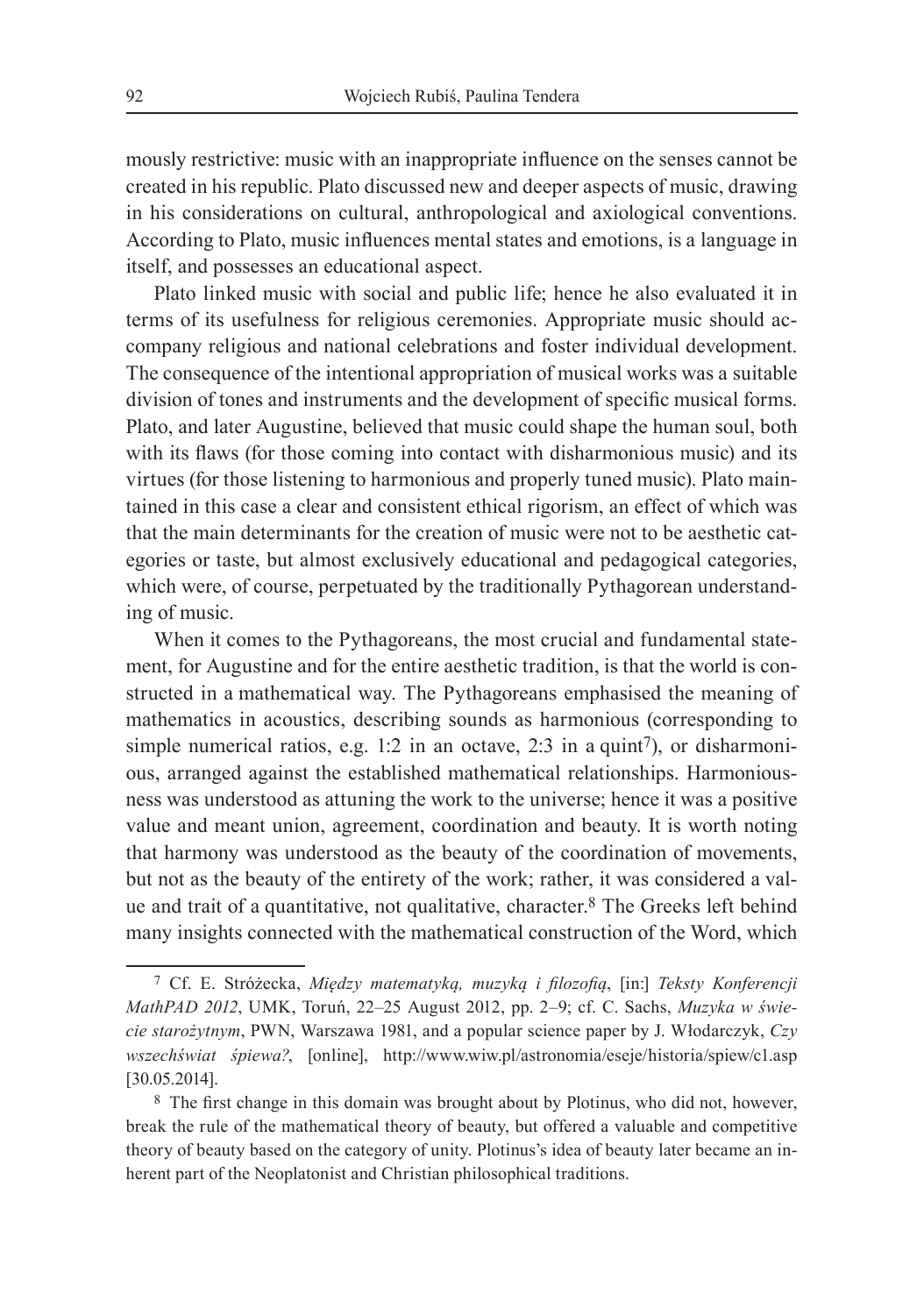stemmed from their natural need for order; the Pythagoreans reinforced that tendency even further, giving the universe the name 'cosmos', meaning order.

The Pythagoreans thought that the movement of the world's spheres gave rise to a musical sound, the so-called music of the spheres, whose existence we are not fully aware of, as it is constant to the degree that our senses no longer react to it. The perfection of the world was further accentuated by the conviction that its shape is a perfect sphere. This view was later developed further by the members of the Florentine Academy, especially Marsilio Ficino, along with a renewed study of Pythagorean and Platonic philosophy. As the human soul is characterised by a construction similar to that of the universe (being a microcosm of sorts), music becomes a powerful tool capable of influencing it. The soul can hence be refined through good music; however, bad music can easily corrupt it. These convictions are strongly rooted in Orphic beliefs, the influence of which can also be seen in Plato's work. Both the Pythagoreans and Plato believed that the human soul was confined inside the body and awaited release, a process which could be assisted by religious mysteries which largely relied on music. In a more secular aspect, the Pythagoreans stressed its superb psychagogic and purifying (cathartic) functions.

The insights of the ancient philosophers were assumed by the Fathers of the Church, who emphasised those features of music characteristic of Pythagoreanism and Platonism. They claimed that, firstly, music had strong ethical implications; secondly, it could be a tool for achieving a desired emotional state; thirdly, there should be a harmonic relation between the melody and content of a song; finally, they stated that any changes to established musical and harmonic canons should be treated with caution, as they would be going against traditional rightful principles.<sup>9</sup> The theory of music as the hidden language of the universe and of God was connected with the widely‑accepted principles of being based on order and harmony. The ontological understanding referred back to a theory which stated that audible music was an indication of the hidden harmony of the universe (in a sense, inaudible music). The order in the world was explained in a strictly mathematical way, by means of measurement, proportion and number. Music, as a discipline which realised the Pythagorean ontology, held a special position. In the Middle Ages it was more widely understood than it is today. Most importantly, it was based on knowledge; its products – musical pieces – were merely among its secondary objectives. Music was included in the liberal arts (*artes lib‑ erales*), the seven most important and highly regarded arts (along with grammar,

<sup>9</sup> Cf. J. Portnoy, *Similarities of Musical Concepts in Ancient and Medieval Philosophy*, "The Journal of Aesthetics and Art Criticism", Mar. 1949, Vol. 7, No 3, p. 235.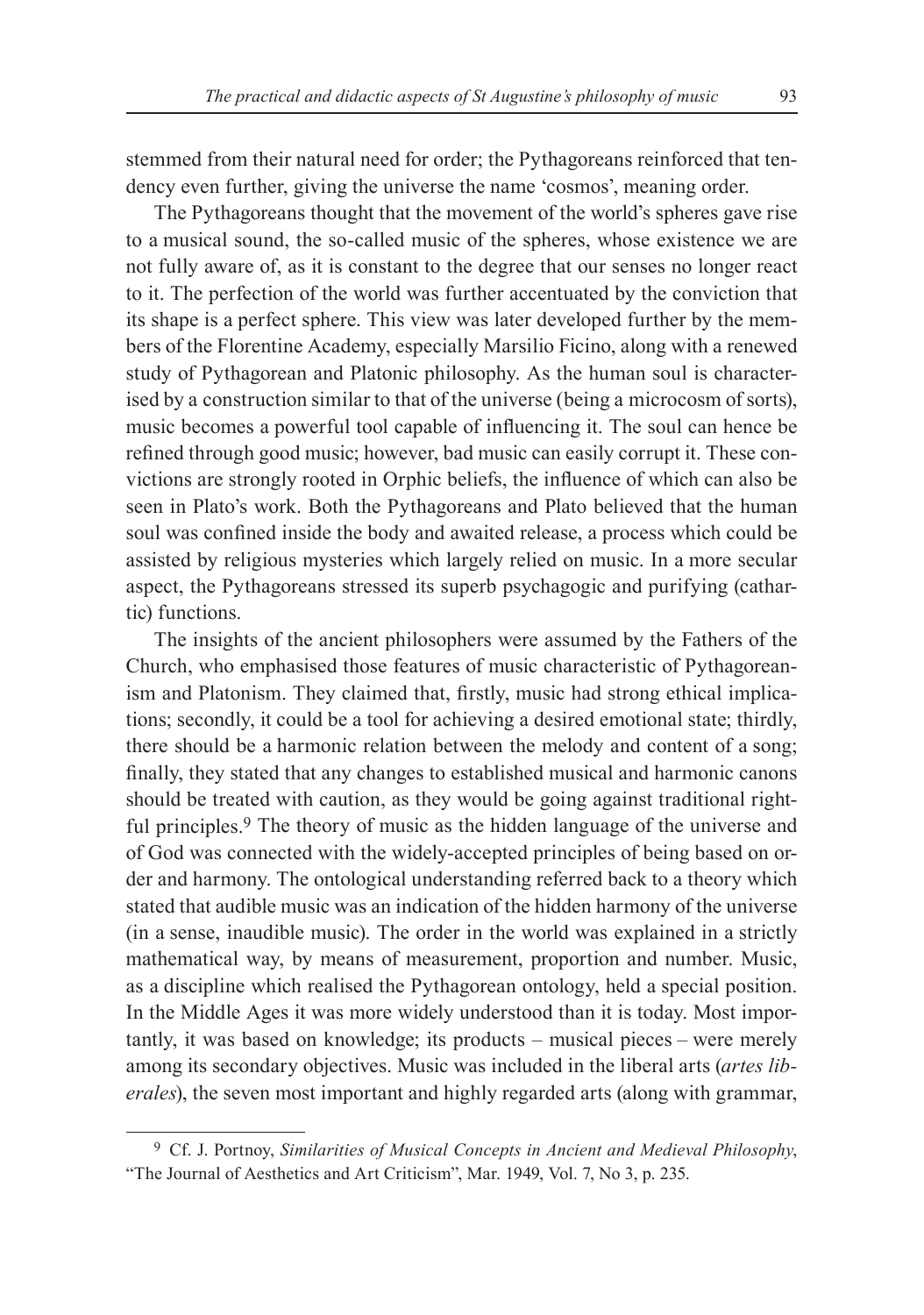rhetoric, dialectic, astronomy, arithmetic and geometry).10 In Augustine's greatest works, the treatises *On Order, On Music (De musica*),<sup>11</sup> *The Soliloquies*, and *On the Magnitude of the Soul,* he focusses on the theory of music, and in *Confes‑ sions*12 on the practical reception of a musical work.

### St Augustine's theoretical remarks concerning the philosophy of music

Late antiquity's ways of understanding music, as adopted in the Middle Ages, greatly restricted the possibility of creating a philosophical approach towards its practical aspect; the theory of music was the same kind of discipline as other purely theoretical fields of study. Music was, however, accepted as one of the philosophical sciences, like dialectic, rhetoric or judgment ability, as a domain with a specific purpose: shaping citizens and influencing their behaviour. Perl and Kriegsman elaborate on the subject:

The practice of music, in late Antiquity, is a very limited source of philosophical reflection; music‑making is mere virtuosity. Mimes and virtuosos, *symphoniaci* (instrumentalists) and *joculatores* (jesters), constituted the lowest social caste in Rome, whereas music itself was a science, and was always studied, as in Aristotle's *Politics*, as an exercise in dialectic, judgment, and character. For these reasons it was admitted to the domain of philosophical studies, and, in its role as a powerful factor in character formation, served to guide a synoptic pedagogical and ethical system towards its goals.13

In the treatise *On Music* Augustine directs his teachings primarily to educated audiences (as opposed to the case of, for example, *Confessions*, where one can observe the use of rhetoric directed at an average reader and the use of emotions rather than factual and philosophical argumentation). On one hand, Augustine draws widely from the teachings of ancient theoreticians and philosophers; on the other, while convincing the audience of the pertinence of his views, he advises how to protect congregations from the influences of Platonism or Empiricism.

<sup>&</sup>lt;sup>10</sup> Cf. A. Adamska-Osada, *Teologiczna myśl o muzyce w traktacie* "De Ordine" św. Augu*styna*, "Perspectiva" 2006, Year V, No 1, p. 5.

<sup>11</sup> Cf. L. Witkowski, *Wstęp* [*Introduction*], [in:] St Augustine, *O muzyce* [Polish translation of the treatise *On Music*], Lublin 1999, p. 19.

<sup>12</sup> St Augustine, *Confessions*, especially book IV and IX, where Augustine writes about listening to the music of God, and also in book IV, about teaching music as a liberal art.

<sup>13</sup> C.J. Perl, A. Kriegsman, op. cit., p. 502.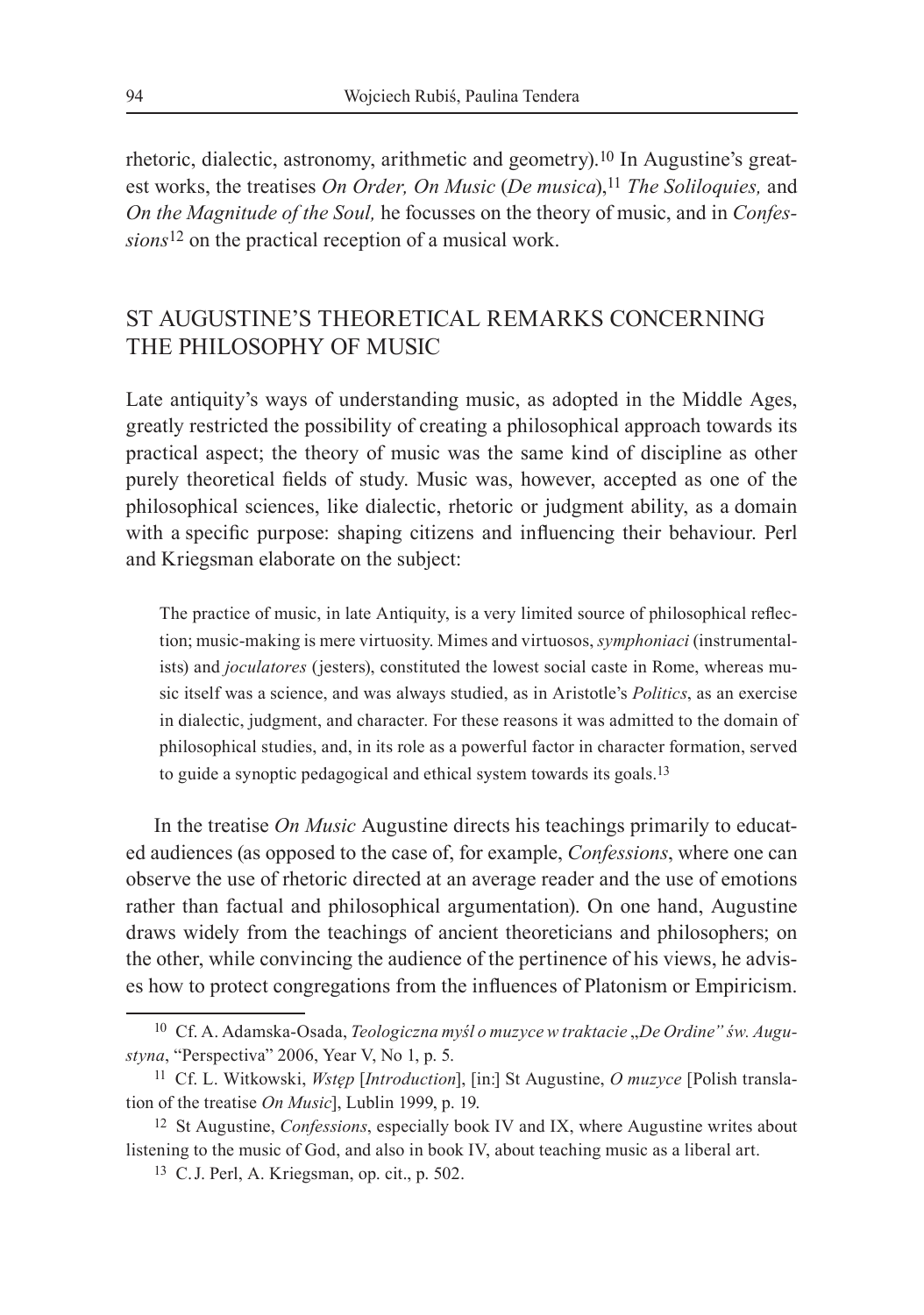In the Augustinian educational system, music played a primary role, since it possessed, according to Augustine, a peculiar power to convert the mind and direct it towards spiritual matters (*musica est scientia bene modulandi*). Its unique role was that of 'attuning' the soul to the harmony of the universe and bringing it closer to God: 'Music, through the way of love, goes from this harmony to the eternal number; it incites the soul of the listener to strive for the very same harmony which leads to the love of the Almighty'.<sup>14</sup>

In philosophical and musicological literature, the studies pertaining to Augustine's works are focused on the *De musica* treatise and overlook many other vital portions of his work where he refers to music.15 It is, for example, worth noting here that Augustine presents the division of the six functions of the soul, an idea which constitutes part of a wider notion in the area of the psychology of music. Even more interesting, the names of the functions refer to music and its nomenclature. Each of the functions is some kind of rhythm; each rhythm in turn refers to relations, sounds, sounding (*sonantes*) or reacting (*occursores*), etc.16 A description of the soul in this manner enables its analysis, through analogy, as if it were a musical work, and shows how the two worlds, spiritual and mathematical, become one. Furthermore, music is the reflection of divinity, because as a mathematical principle and harmony it had been created before time ('Music was thus created before time!')<sup>17</sup> Even though these words literally refer exclusively to inaudible, divine music, they still strongly influence the understanding of audible, instrumental music, which becomes a symbol for time. This happens because of the realisation of the eternal mathematical principles within the sensuality of sounds. The symbol extends to human life, which is stretched between

<sup>16</sup> He proceeds by devising a highly original system of six (which may be counted as seven) functions or powers of the soul, employing these concepts throughout the sixth book of *Musica*. In the course of this work he comes to the most startling conclusions, which have been labeled the first attempt at a psychology of music. Each category is provided with a name; they are all *numeri* (translated variously as 'numbers', 'rhythms', etc.), by which we are to understand musical time, measures, norms, relationships, sounds, motifs, rhythms – in short, fundamentals. These numeri are classed as the sounding (*sonantes*), reacting (*occursores*), memorial (*recordabiles*), advancing (*progressores*), judicial (*judiciales*) and sensual (*sensuales*), [in:] C.J. Perl, A. Kriegsman, op. cit., pp. 502-503.

<sup>14</sup> Witkowski, op. cit., p. 51.

<sup>15</sup> Examples of analyses on this topic: C.J. Perl, *Musik und Geist*. *Die musikalischen Schriften des heiligen Augustinus*, "Musica sacra" 1935, No 66/65, pp. 97‒100, A. Keller, *Au‑ relius Augustinus und die Musik*. *Untersuchungen zu De musica im Kontext seines Schrift‑ tums*, Würzburg 1993 or I. Hadot, *Erziehung und Bildung bei Augustinus*, and D. Walhout, *Augustine on the Transcendent in Music*, "Philosophy & Theology" 1989, No 3, p. 293.

<sup>17</sup> Cf. Perl and Kriegsman, op. cit., p. 504.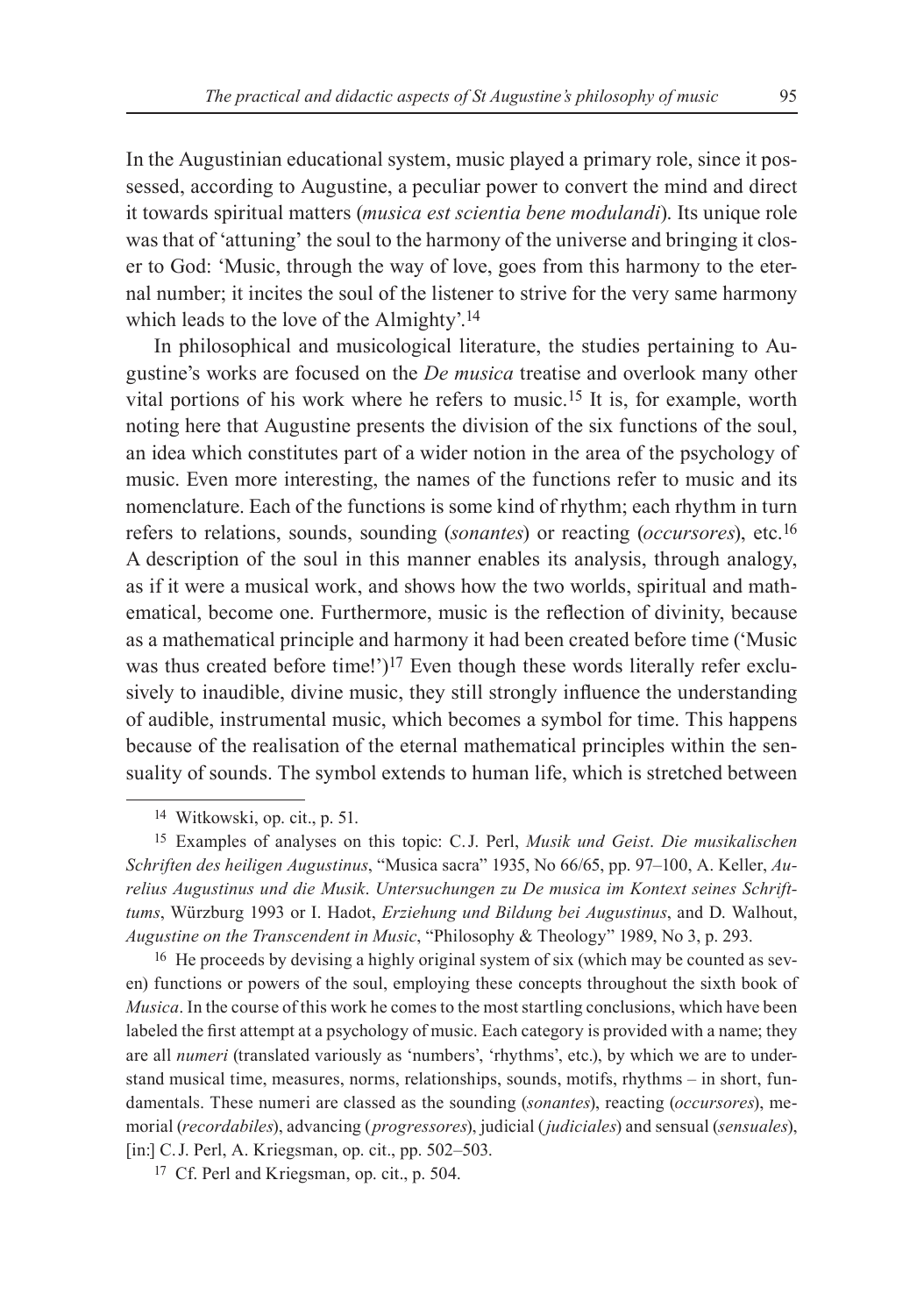the finite aspect of earthly life and the faith in the infinity of eternal life ('Music becomes a symbol of time, time a symbol of life'.)18

### The practical and didactic aspects of St Augustine's teachings

St Augustine devotes a great deal of attention to the practical side of education, writing: 'this knowledge directs those who wish to fathom it to follow a dual order – that of life and that of science'.19 According to Augustine's theory, the two orders of balance for which a human being should strive result from the duality of his life, which is ascribed to both the divine and the earthly worlds. Thus it is easy to conclude that the two orders correspond, respectively, to inaudible music (regulating spiritual life) and audible music (harmonising sensual and natural life). These two types of music are somehow supported by two pillars of knowledge: reason handed down by God and the authority of the Holy Scripture. Augustine says: 'chronologically, authority precedes reason; whereas logically, reason holds the primary position… [reason] is only the authority, permitting the gates to the sanctuaries of knowledge to open all those wishing to know their great and unfathomable treasures' 20

Furthermore, Augustine makes the following statement about music: 'order rules in music, in geometry, in the motion of celestial bodies, in mathematical laws, in such a way that, if someone wished to know – so to speak – its source and the inside of its sanctuaries, he will either find them there, or reach them through those teachings'.21 Correctly understood, the reception and creation of music, following the above rule, is based primarily on the ability to decode the order it contains. The study of liberal arts does not consist of the creation of works of art, but ultimately in reaching the ability to recognise and duplicate the cosmic and divine order, of which art is only the effect or symptom, in its products. The medieval and Augustinian concept of *artes liberales* designates a relationship be-

<sup>18</sup> Cf. C.J. Perl, A. Kriegsman, op. cit., p. 510.

<sup>19</sup> St Augustine, *O porządku*, [in:] *Dialogi filozoficzne: O życiu szczęśliwym*; *Przeciw akademikom*; *O porządku*, trans. J. Domański, W. Seńko, Wydawnictwo PAX 1953 [Polish translation of St Augustine's *On Order in the compilation Philosophical Dialogues*], pp. 226‒227, tr. from Polish.

<sup>20</sup> Ibidem, pp. 207‒208 (in the chapter entitled: *Znajomość praw Bożych i stosowanie się do nich pouczy o istnieniu porządku rzeczy* [*The knowledge of God's laws and their imple‑ mentation in life shall teach about the existence of the order of things*]).

<sup>21</sup> Ibidem, p. 197.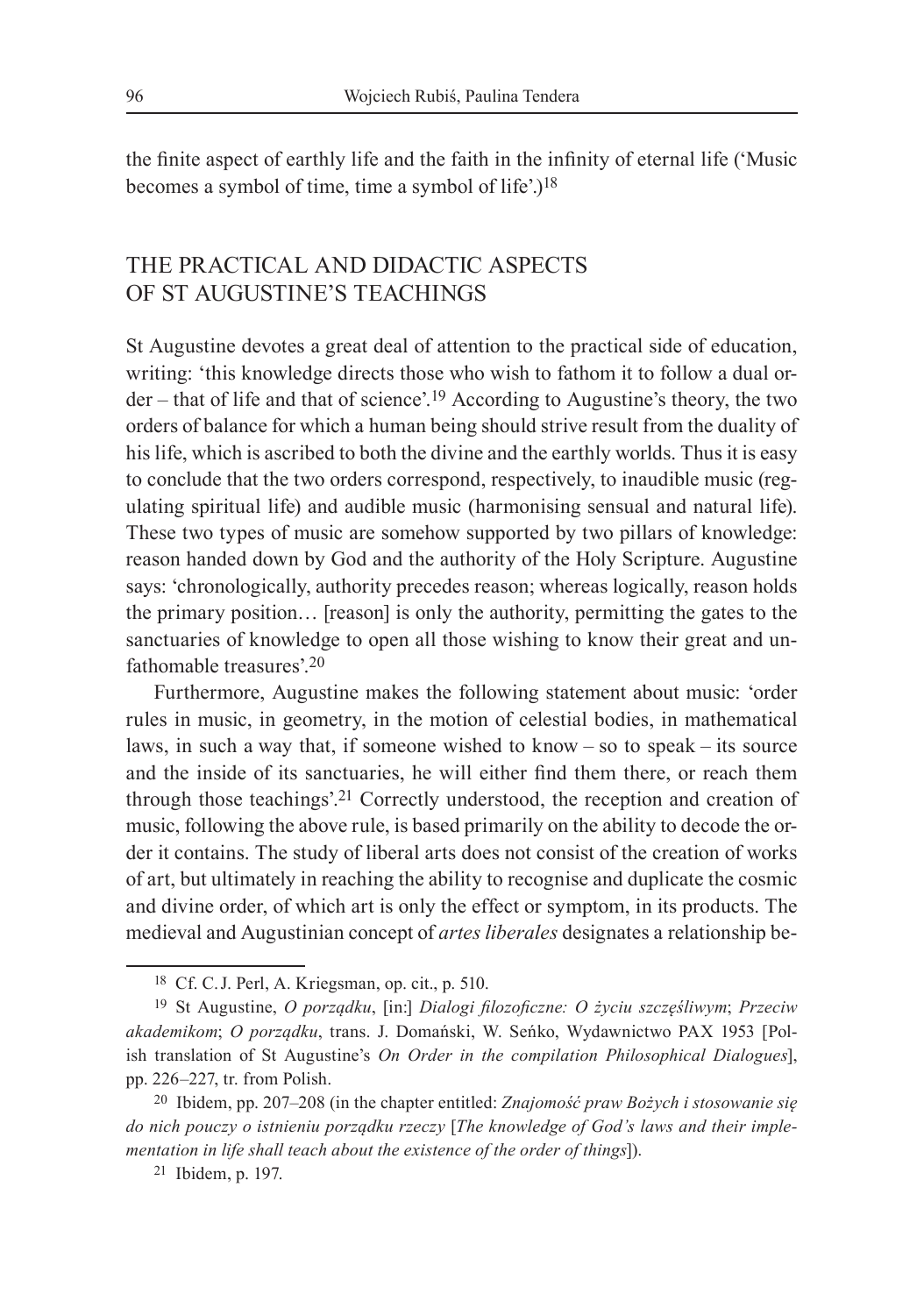tween reason and the senses, establishing a foundation and theoretical guidelines for the practical process of cognition. Thanks to the most important (as Augustine understood them) senses – sight and hearing – the mind can fulfil its most important task: to recognise the order and harmony of the world. Augustine also emphasises the relationship of the nature of music and the nature of a human soul and its earthly life. Music shows and realises the divine truth about men, and the genius that manifests itself therein restores and actualises the eternal moral and ethical values. Perl and Kriegsman comment on Augustine's standpoint in the following words: 'Augustine left to us an effective, practical definition of music. He has shown the relationship between music and human existence; illuminated the process of musical creation in its most arcane recesses; divined the meaning of truth in music, and, with a stroke of genius, restored to music its moral and ethical powers, retrieving them from Antiquity and from the oblivion into which they sank and transmitting them, rejuvenated by Christian ideals, to future generations'.22

According to Augustine's teachings, music should be understood as a tool to raise the soul closer to actions and states which are nobler and closer to its true nature. Interestingly, music created by man makes him, through the divinity of the fruit of his work, a creator in a particular sense, one possessing grace. Through creating music, a human being draws closer to God, as if he had the ability to speak His language: 'In his interpretation, music is elevated to the highest level of the activities of the human soul. Music becomes the only "word" that can be created by man, who himself is but a divine creation, and through which he gains the possibility of direct discourse with God – God who is the source of this power, and of nature, the medium and substance in which man creates.'23

The inappropriate reading of music which often occurs is, in fact, says Augustine, caused not only by the superficiality of the reading, but also by a focus on music as a source of sensual pleasure.24 Inaudible music, however, cannot be easily separated from sensual music. The strong ontological connection between audible and speculative (inaudible) music can be the cause of many errors, and in the experience of music one must constantly remain prudent, so that its sensual aspect (form) does not take a dominant role and become the (fictional) subject of our (fictional) cognition.25 That is why it is only through in-depth studies that one can not only experience, but also understand a work (experience its content). Augustine states that 'on this fourth level [in music] the reason understood that,

<sup>22</sup> C.J. Perl, A. Kriegsman, op. cit., p. 501.

<sup>23</sup> Ibidem.

<sup>24</sup> St Augustine, *Dialogi*, op. cit., p. 197.

<sup>25</sup> Cf. ibidem, p. 220 et seq.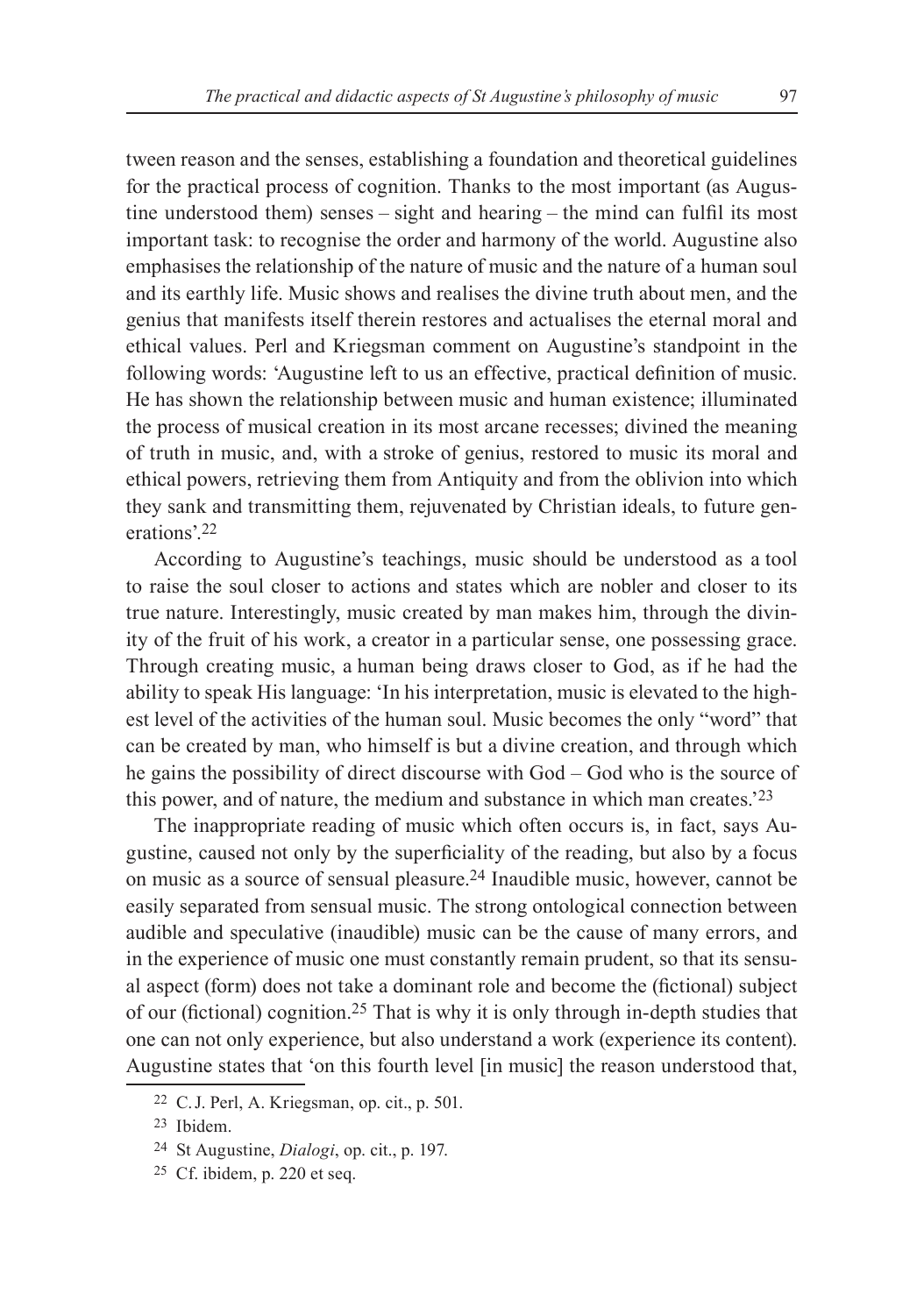whether in rhyme or in tone modulation, numbers rule, and the entire perfection of the work is their doing. And so it thoroughly studied the nature of the numbers; it revealed that they were divine and eternal, especially as each of the abilities discussed earlier were shaped with their help'.26

Irrespective of the theory of music, however, the cognitive process itself should take place, realising itself through audible music, which should be its starting point. Research on the creative processes is yet another matter, as is the discussion of inspiration (e.g. Psalms, Bible texts). The essence here is rather the ability to follow a musical work step by step and trace it back to its ontological roots, which lie in the mathematical principle. The ability to recognise intellectual values<sup>27</sup> in works of art enables Augustine to introduce an objectivist category of beauty. While the philosopher admits that there is no experience of beauty without sensual engagement, he also warns that an inexperienced and uneducated experiencer might easily confuse the contemplation of beauty with pure sensual pleasure, while forgetting the primary purpose of beauty, which is cognition. It seems that Augustine is trying to teach here that only a shallow pleasure results from the mere opportunity to hear something, whereas contemplation arises from awareness not only of the fact that we hear, but also of what we hear. Only full subjection of our sensual data (sounds, images and words) to intellectual rule can give us a valuable experience of beauty. Pursuant to this rule, Augustine distinguishes two types of pleasure: one purely sensual and one experienced at a spiritual level (contemplation).28 In the case of a musical work, the transition from the level of sensual pleasure to the contemplative level means that one intellectually hears the inaudible spiritual (speculative) music in the audible music.

Augustine states that the right compilation of melody evoking spiritual contents is possible thanks to the enhancement of its value through supplementing it with songs based on texts from Holy Scripture. Julius Portnoy articulates Augustine's standpoint while emphasising that 'St Augustine stressed the desirability of using only biblical texts for religious music. Although he did not formally sanction the use of biblical texts adapted to the popular folk‑tunes used in his day, he was well aware of the infectious character that a catchy tune could have on the masses'.29 Music, with its sublimating influence on minds, possesses a reinforced propaganda effect when enriched by Biblical texts. Augustine often mentioned that the conversion of infidels was an important Christian mission. Music could become a powerful tool to achieve this aim: 'Augustine's primary interest in mu-

<sup>&</sup>lt;sup>26</sup> Ibidem, pp. 218-219.

<sup>&</sup>lt;sup>27</sup> Cf. ibidem, pp. 216-217.

<sup>28</sup> Cf. ibidem, pp. 217‒218.

<sup>29</sup> J. Portnoy, op. cit., p. 239.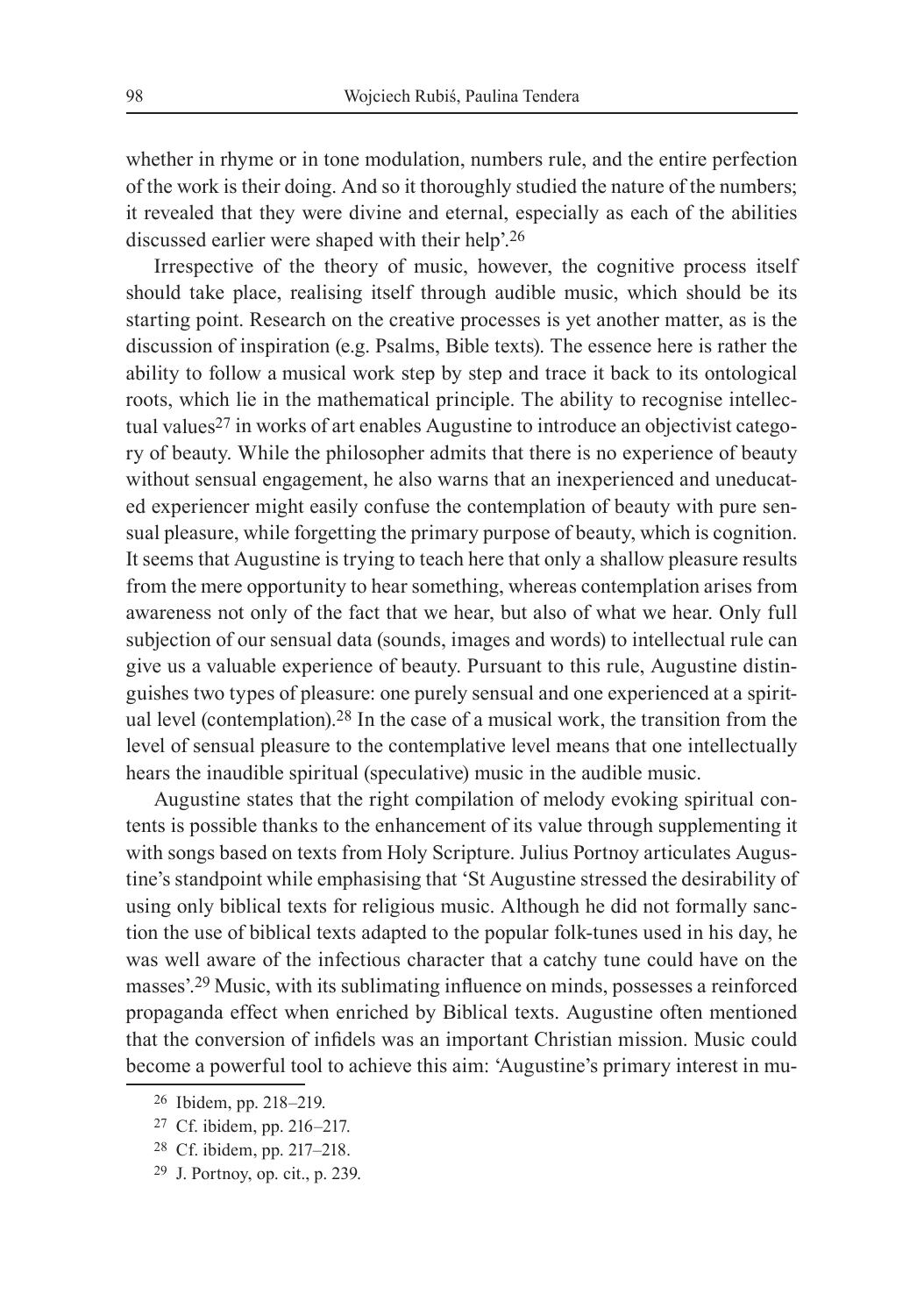sic lies in its effectiveness in bringing the pagan into the fold and in how music as a psychological device could be instrumental in heightening the religious enthusiasm of the average churchgoer'.<sup>30</sup> Properly composed, the content of religious music might be, according to Augustine, an effective weapon against the unbridled pagan material presented in Roman theatres. Here the philosopher presents a moral rigorism rivaling that of Plato.31

#### **CONCLUSIONS**

The task of the highest cognition is elevation above sensual affairs. Acquiring the knowledge originating in music leads to the perfection of life, thus bringing us closer to God. Augustine states that 'if the soul concentrates and puts itself in order, becomes uniform and beautiful, then it will be able to raise its eyes and look at God, the spring of all truth and the Father of truth'.<sup>32</sup> The soteriological dimension of music appears in Augustine's thought; its ethos consists in turning the soul away from earthly concerns and turning towards God Himself. This should be the essence of the saving role of music. *Musica instrumentalis* is an aid to salvation.

Music was an issue for Augustine, one he studied in order to turn it into a methodologically precise programme of 'life in philosophy'. This programme was supposed to aim at learning the truths revealed by God. As one who converted to Christianity, Augustine never completely rejected the pagan philosophy; he saw the richness and potential of ancient thought and tried to adapt it to his faith. He chose a specific type of ontology of music, which illustrated the transition from the study of sciences closely connected to the senses (constituting the first step in achieving wisdom) to 'genuine philosophy' in which the mind is turned towards divine truths. Augustine's philosophy clearly corresponds with the thought of Neoplatonists, who in his times were constructing a counterpoint to the Christian faith and the truths revealed therein.

Augustine asked questions about both purely abstract and metaphysical issues connected with music, which he treated as a pure science: 'Music, creating order from chaos, the new from nothingness, continues the process, and especially if it is "well done", i.e. attuned to the course and direction of the divine Plan, which

<sup>30</sup> Ibidem, p. 238.

<sup>31</sup> 'St Augustine was particularly Platonist in warning the early Christians to guard against the licentious tunes emanating from the Roman theatre that might draw them from a righteous or moral life', [in:] J. Portnoy, op. cit., p. 237.

<sup>32</sup> St Augustine, *Dialogi*, op. cit., p. 230.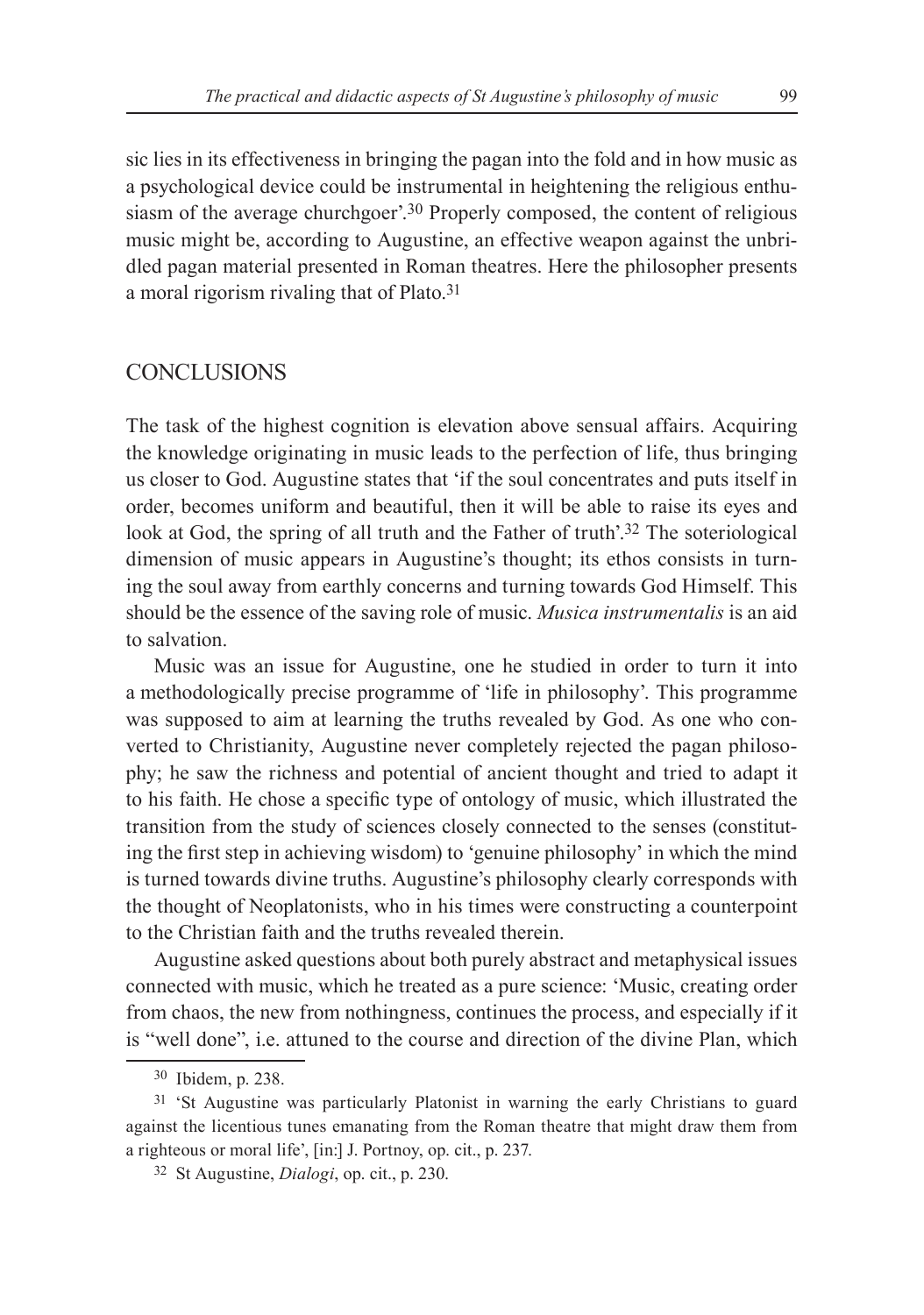reveals itself in an entirely unique, but nevertheless unmistakable way'.33 But he was also unafraid to seek answers to questions such as 'who is a good musician?' and how to recognise such a person. He also expressed that it was not only the reason (*ratio*) that would help us understand the sense of music, but that we should also refer to our emotions.<sup>34</sup>

The theme of Augustine's thought is the optimistic assumption that a man can attain and learn the truth (this view emerges from a synthesis of many of the philosopher's ideas; however, not all of his specific theories, e.g. predestination, support this thesis). In this way Augustine challenges scepticism and also reveals himself as a rationalist, for whom all cognition is possible through reason. He does not impose any one method, e.g. classical education methods (*artes lib‑ erales*), for training the reason; instead, he reckons that good training enables one to learn correct reasoning and the use of numbers. He leaves advanced methods to the philosophers and thinkers who, in this case, function while drawing on the power of scientific and religious authority (the highest authority is still undeniably Jesus Christ). For Augustine it is faith that drives intellectual cognition.

While building an objectivist theory of music and beauty, Augustine drew from considerations of geometry, astronomy (the motion of celestial bodies) and mathematics. To Augustine the aforementioned sciences were axioms which facilitated the recognition of the authoritative and eternal laws ruling the world. These axioms, when assembled, create a cognitive model, typical of Augustine, by means of which the interdependency between the senses and human reason is identified.

#### REFERENCES

- 1. Adamska-Osada A., *Teologiczna myśl o muzyce w traktacie* "*De Ordine" św. Augustyna*', "Perspectiva" 2006, Year V, No 1, p. 5.
- 2. St Augustine, *The Confessions of Saint Augustine*, trans. E. Bouverie Pusey, Arc Manor, Rockville, Maryland 2008.
- 3. St Augustine, *O muzyce* [Polish translation of the treatise *On Music*], Lublin 1999.
- 4. St Augustine, *O porządku*, [in:] *Dialogi filozoficzne: O* życiu *szczęśliwym; Przeciw aka‑ demikom; O porządku*, trans. J. Domański, W. Seńk, Wydawnictwo PAX 1953 [Polish translation of St Augustine's *On Order* in the compilation *Philosophical Dialogues*].
- 5. Hadot I., *Erziehung und Bildung bei Augustinus*, and D. Walhout, *Augustine on the Trans‑ cendent in Music*, "Philosophy & Theology" 1989, No 3.
- 6. Keller A., *Aurelius Augustinus und die Musik*. *Untersuchungen zu De musica im Kontext seines Schrifttums*, Würzburg 1993.

<sup>33</sup> C.J. Perl, A. Kriegsman, op. cit., p. 501.

<sup>34</sup> Cf. Mayer-Bear, op. cit., pp. 224–225.